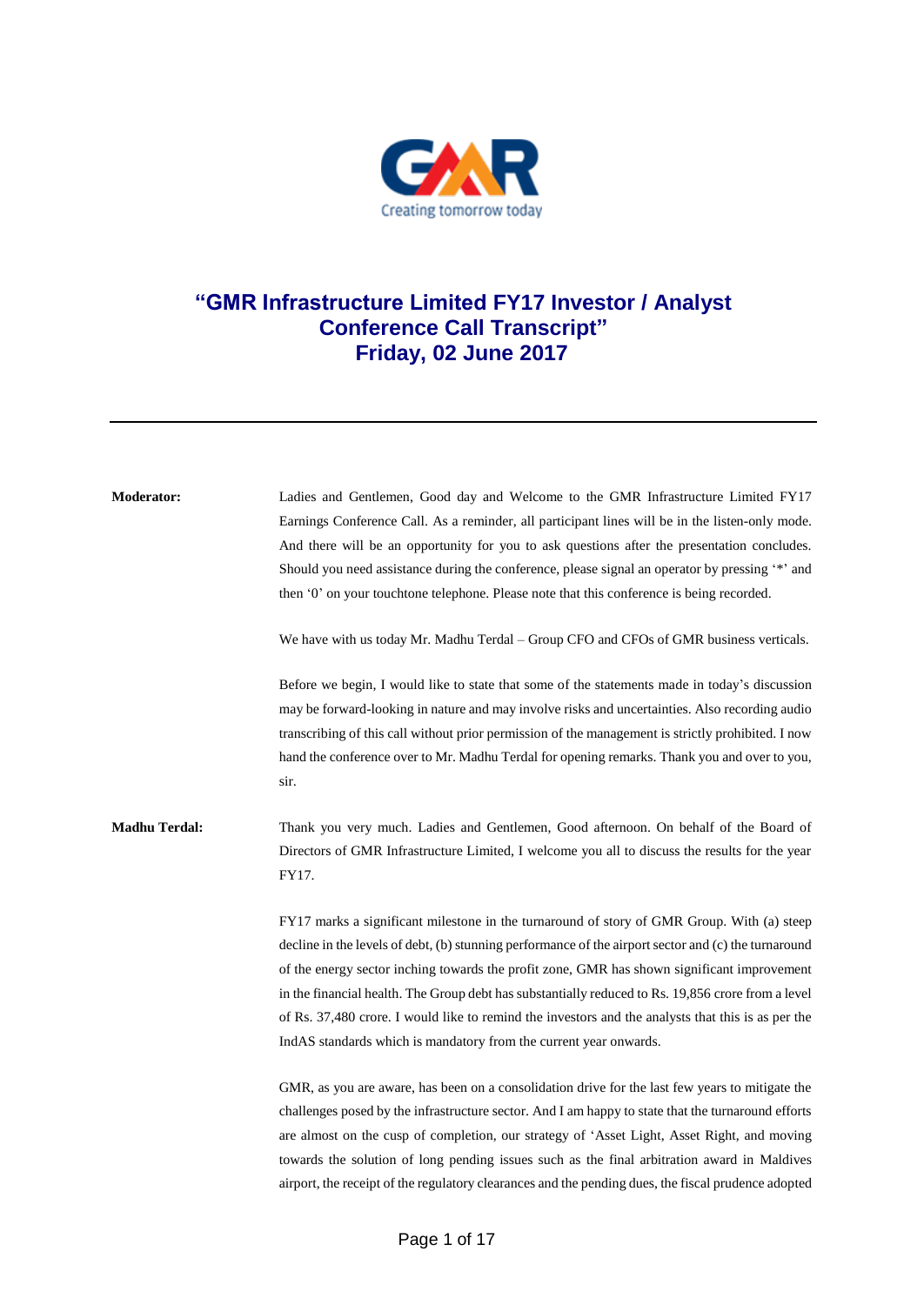

by the Group has helped us continuously to reduce the debt. GMR was one of the first companies to work with the lenders, for the unstable and stressed assets and took effective steps towards finding long-term solutions based on the Reserve Bank guidelines and the results are in front of you. The leverage ratios of the Group have significantly improved over the last fiscal. The net debt to EBITDA has improved to 4.3 as against 10.2 the previous year. And the net debt to equity has improved to 1.6. And this is all I am comparing the IndAS numbers for the previous years, the previous numbers have been restated as per the IndAS accounting norms.

Having focus on the reduction of debt, it is not that the Group has lost sight of the growth story. GMR Airport sector has grown substantially over the last year with profits increasing by Rs. 166 crore to Rs. 869 crore. This is a first time that both our airports have proposed a substantial dividend to GMR Airport Ltd. The energy sector also has registered a turnaround, with GMR Warora Energy achieving a net profit of Rs. 143 crore for the first time. So both the airport and energy verticals have turnaround and the health of the Group has improved very substantially.

The instruments for our achievement have been capital raising in difficult times, the getting in of the strategic partnership of Tenaga even in a not so attractive sector like power, liquidity management as well as debt reduction and taking the benefit of the Reserve Bank policies and reducing our stress in the debt portion.

The financial sectors are already in front of you, but I will just mention a few of these things. The group debt has been reduced to Rs. 19,856 crore from Rs. 37,480 crore. This has been achieved by a variety of means (a) Got Rs. 2,000 crore from the proceeds of Tenaga, (b) got around Rs. 2,000 crore from the resolution of the Maldives airport and (c) by way of divestments we got around Rs. 500 crore. So totally around Rs. 4,400 crore of net equity flow as well as the debt reduction happened. In addition to that, because of the GMR's proactive approach on resolution of the SDR, and we completed two successful SDRs in one single year, and let me remind you that both the SDR schemes were approved unanimously by all the lenders. Chhattisgarh debt was reduced by ~Rs. 3,000 crore and Rajahmundry debt was reduced by ~Rs. 1,414 crore. So, effectively another ~Rs. 4,500 crore debt was reduced.

As a consequence of this, and management's control being moved on to the lenders, the SPV debt of ~Rs. 8,200 crore in Chhattisgarh as well as Rajahmundry, that is ~Rs. 5,800 crore in Chhattisgarh and ~Rs. 2,400 crore in Rajahmundry, so ~Rs. 8,200 crore debt also moved away from the GMR infrastructure consolidated financials. And on account of the IndAS adjustment, another ~Rs. 10,000 crore debt reduction has happened. So all in all, almost about 50% of the debt reduction and leveraging has been reduced.

While our airport CFO will go into details about the airport sector, but I will touch upon a few issues, wherein the airport segment on the regulatory front National Civil Aviation Policy is a real benefit to the Group, the Hybrid Till issue of 30% cost subsidization has been resolved once for all.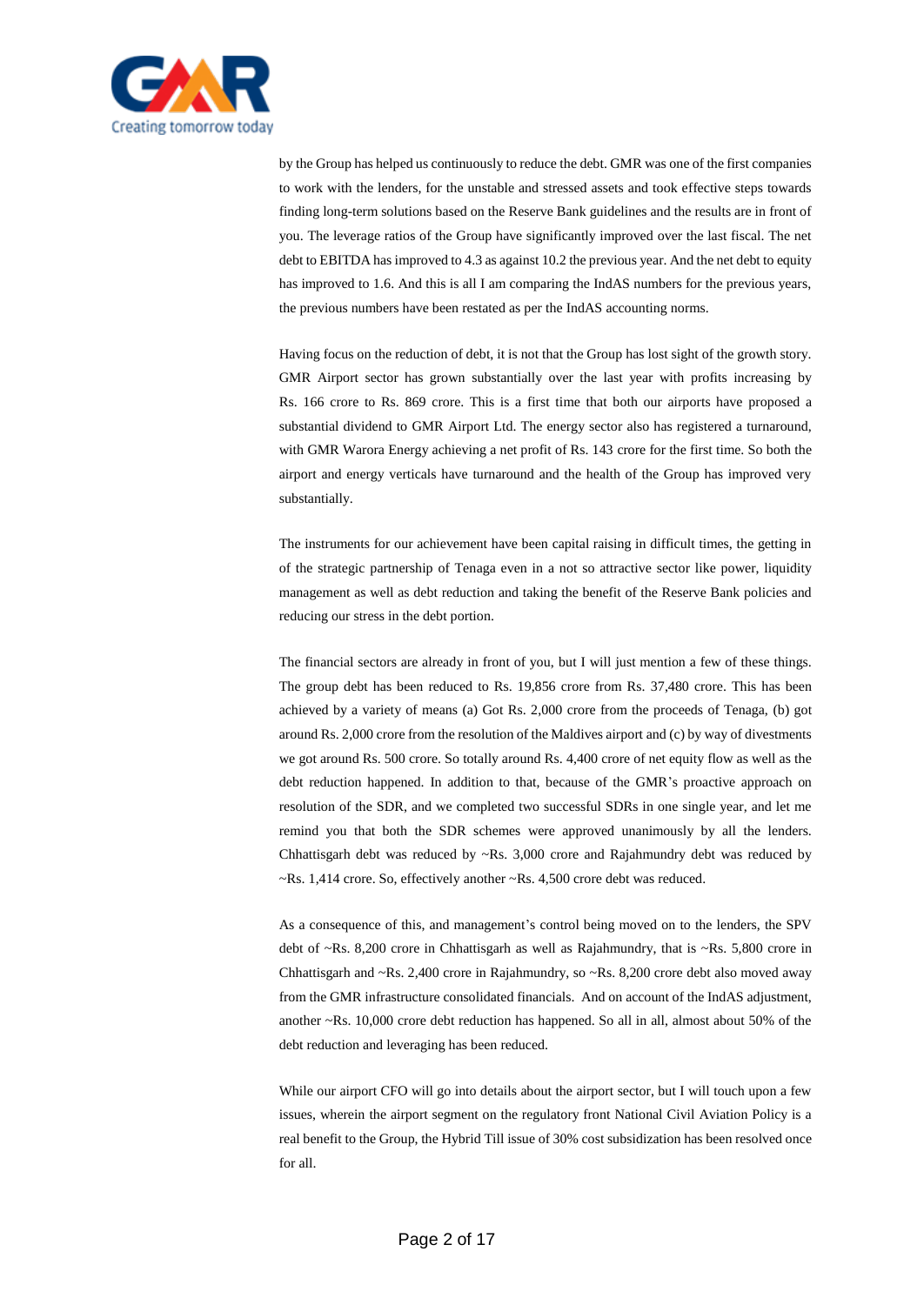

In other developments, Delhi International Airport very successfully completed the refinancing of their bank debt to the extent of 522.6 million. It is very important to underline the fact that keeping in policy objective of the Reserve Bank and Government of India, GMR has made a significant effort to move away its dependence from the Bank finance to the international market as well as of the bond markets.

Delhi airport also completed its second round of monetization of real-estate wherein we monetised about 23 acres of Delhi airport with a 2.11 million square foot of development area. The long-awaited arbitration award of Maldives airport brought in about Rs. 2,000 crore of the amount, which covers the entire project debt along with the accrued interest. Our entire equity with return of 17%, in addition to that our termination payments, legal costs, everything was reimbursed to GMR.

On the growth front, GMR won a closely contested bid for the development and operation of Mopa Greenfield Airport in North Goa. Technically, we have already achieved the financial closure with the entire debt having been underwritten by the banks, we are waiting for the necessary approvals to announce the financial closure.

Coming to the energy segment, I think the compensatory tariff ruling by Supreme Court as well as the announcement of the Uday Scheme I think have been very positive development in the sector, where now we are going to witness the turnaround in the energy sector as well. Uday Scheme has eased the liquidity constraints on the distribution companies and the payment cycle has considerably improved for our thermal power plants. The compensatory tariff ruling by the Supreme Court also is very positive and it will reduce the resolution time very substantially where the generator company need not have to go around with the respective regulatory authorities and it can get the ruling by the CERC alone.

In addition to the resolution, I would also like to say to that, in GMR and Warora we are yet to receive another ~Rs. 150 crore of compensation on account of 'Change in Law' as well as 'Coal Pass-through'. And when this is fully resolved, per annum it will have a positive impact in the range of around Rs. 85 crore to Rs. 100 crore year-on-year. When it comes to Kamalanga we are to receive totally Rs. 711 crore, of which we have received only Rs. 289 crore and another Rs. 415 crore arrears are still to be received. So between Warora and Kamalanga we are to receive still close to around Rs. 570 crore. In addition, the recurring positive impact in Kamalanga will be to the extent of Rs. 165 crore per annum. So, per annum recurring positive impact will be about Rs. 100 crore in Warora and Rs. 165 crore in Kamalanga.

A few of the other highlights of the energy sector is the entire rewriting of our energy business with the induction of Tenaga. GMR has started to rewrite our growth platform with the help of Tenaga. We also divested our two transmission projects, that is Maru and Aravalli. We have also signed share purchase agreement for divestment of PT BSL, our 100% own subsidiary of our Indonesian subsidiary, and we should be able to get at least Rs. 400 crore net inflow from this when the process is complete.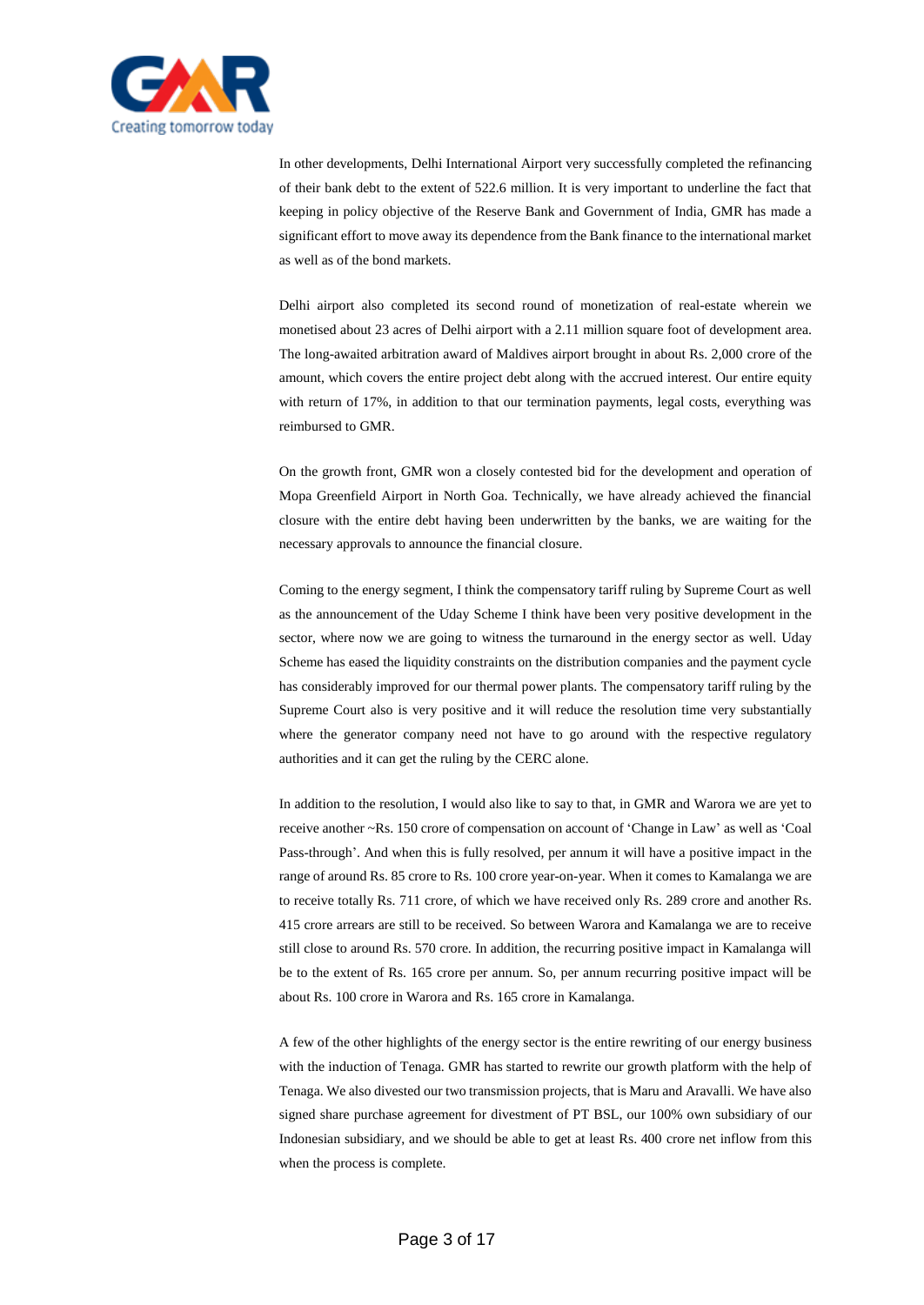

So the operational assets of both the power plants have improved very significantly. And as I told you GMR Warora has already recorded Rs. 143 crore of net profit. Now, even our 30% investment in Golden Energy Mines has also improved very substantially with the improvement of the coal prices the world over. During 2016 GEMS earned a profit before tax of US\$49 million as against a mere US\$1.6 million the previous year. This is the result of the improvement in the coal prices.

And coming to the urban infrastructure, we improved our EPC operations very substantially and now currently we are handling close to around Rs. 7,100 crore worth of EPC contracts in two projects across the eastern dedicated freight corridor. In Kakinada SEZ, we have signed an MoU with Gas Authority of India and Hindustan Petroleum where we are expected to monetize close to around Rs. 2,000 acres of land in the coming year.

I think, all in all to summarize – GMR has been able to record a very successful year as a culmination of our three years of untiring efforts which have been a record year where the reduction of debt has happened more than 50%, the leverage ratios have improved, the airports are continuing to grow its robust health and also we have recorded even the turnaround in the power vertical as well.

With these observation, I will open the floor for questions and answers. Please go ahead.

**Moderator:** Thank you very much, sir. Ladies and Gentlemen, we will now begin the question-and-answer session. Our first question is from the line of Manish Ostwal of Nirmal Bang Securities. Please go ahead.

**Manish Ostwal:** As per the slide number 27, there is a asset de-recognition of Rs. 10,490 crore. So, corresponding these assets, what could be the impact on EBITDA level because these assets de-recognition, definitely the corresponding income will also not be there in the P&L.

**Madhu Terdal:** The assets deconsolidated are the GMR Energy, because you will recall that earlier as per the IGAAP, as long as we are having more than 51% stake, they used to be considered as subsidiaries. Now, as per the IndAS norms, even though we continue to have more than 51%, if any other entity has participative management rights then the subsidiaries would be deemed as associates. As a result of that we have not included these assets into the consolidation. Of course, while on one side debt has also moved out, our revenue as well as EBITDA has been adjusted. And similarly, Cebu as well as the airport JVs also have been deconsolidated in this process. So, that is details, if you want our IR team can give you the separate, exact amount and how much has been deconsolidated.

**Manish Ostwal:** Sure sir. And second question, of the total gross debt of around Rs. 19,856 crore, could you break this number into our key verticals like airport and energy and other businesses like EPC or energy, etc, something?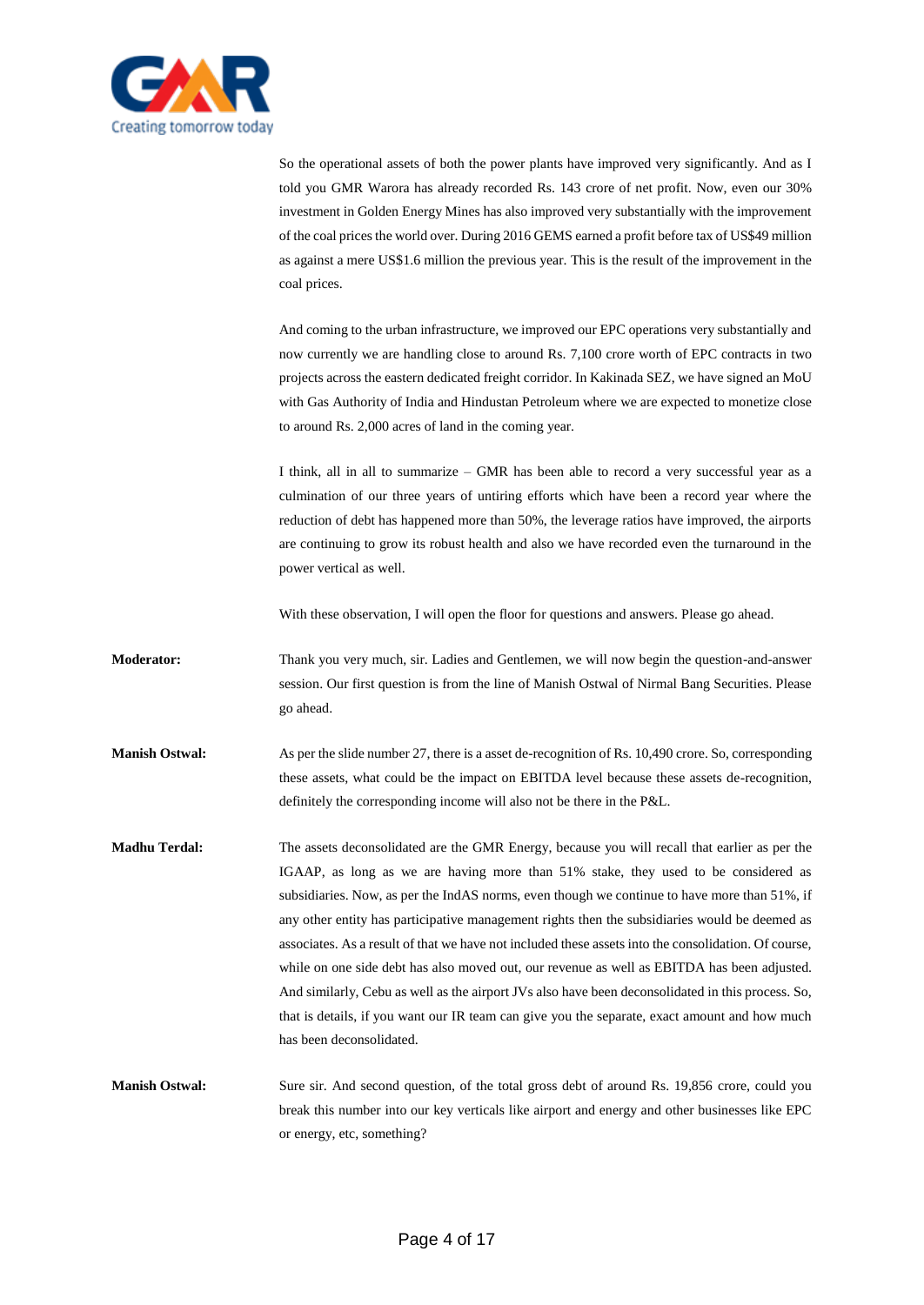

| <b>Madhu Terdal:</b>  | I have got the net debt number - 31% is comprised by airports, 20% is energy, 21% is highways<br>and 25% is corporate and 3% constitutes the other assets, I think we will give the absolute<br>numbers in a minute. In terms of Gross Debt, Airport debt is Rs. 8,300 crore, other energy assets<br>are Rs. 3,000 crore, highway is Rs. 3,300 crore, GMR Infrastructure Corporate is Rs. 3,900 crore<br>and others is Rs. 1,300 crore.        |
|-----------------------|------------------------------------------------------------------------------------------------------------------------------------------------------------------------------------------------------------------------------------------------------------------------------------------------------------------------------------------------------------------------------------------------------------------------------------------------|
| <b>Manish Ostwal:</b> | Okay, sir. And lastly on our press release, on page number five we have given a EPC order book<br>size of Rs. 7,100 crore. So, on this order book what kind of EBITDA we can generate?                                                                                                                                                                                                                                                         |
| <b>Madhu Terdal:</b>  | The order book size mainly contains the dedicated freight corridor project which constitutes of<br>more than Rs. 5,000 crore. This EBITDA formation on this EPC is a forward statement, so we<br>can share the details later. But on the current industry practices, I think profit margins range<br>between 8% to 12% depending upon how best you have concluded your contract, I think that<br>could be a general guidance for that purpose. |
| <b>Manish Ostwal:</b> | And when you look at the SEBI filing numbers and the operating profit plus add interest and<br>depreciation and minus other income number, then the EBITDA number reported in the press<br>release, why there is a significant difference in these two numbers?                                                                                                                                                                                |
| <b>Madhu Terdal:</b>  | They are in details there are some non-operating income which we would have excluded.                                                                                                                                                                                                                                                                                                                                                          |
| <b>Manish Ostwal:</b> | But this Rs. 3497 crore EBITDA number is sustainable number, right sir?                                                                                                                                                                                                                                                                                                                                                                        |
| <b>Madhu Terdal:</b>  | Absolutely.                                                                                                                                                                                                                                                                                                                                                                                                                                    |
| <b>Moderator:</b>     | Thank you. Our next question is from the line of Shirish Rane from IDFC Securities. Please go<br>ahead.                                                                                                                                                                                                                                                                                                                                        |
| <b>Shirish Rane:</b>  | Sir, a couple of questions, more clarifications actually. In the net debt reconciliation slide on<br>page 28, the Malay compensation is shown as 10 billion whereas while in every other document<br>you are talking about the compensation being 20 billion. So, where is the balance 10 billion?                                                                                                                                             |
| <b>Madhu Terdal:</b>  | Actually, this is a gross & net effect. At a gross level the overall exposure was Rs. 2,000 crore,<br>but because the debt was at two levels, one at the individual SPV level and another at the group<br>level. And so the actual effect in terms of the debt and cash inflow, it is the other way. So, Rs.<br>1,000 crore of actually the debt has gone out. From gross debt overall angle, Rs. 2,000 crore<br>deduction has happened.       |
| <b>Shirish Rane:</b>  | So, cash inflow was Rs. 2,000 crore, part of it, about Rs. 800 crore went into retiring existing<br>debt and the balance Rs. 1,200 crore of balance sheet number would have been the surplus which<br>went to retire the balance debt, will that be right?                                                                                                                                                                                     |
| <b>Madhu Terdal:</b>  | We will give the actual numbers, but broadly that is the concept.                                                                                                                                                                                                                                                                                                                                                                              |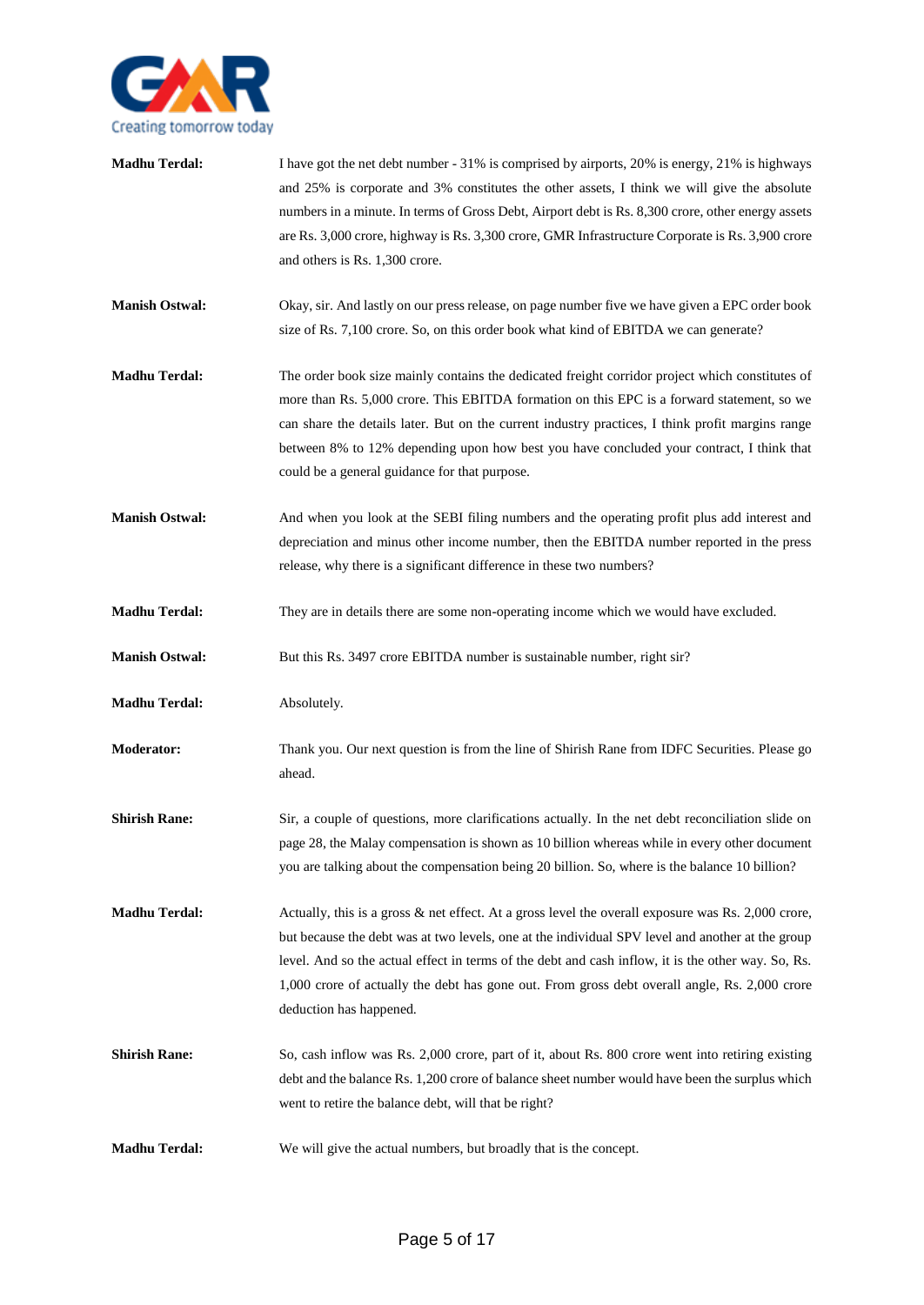

| <b>Shirish Rane:</b>  | And the same way, this reconciliation of this debt to equity conversion of both Chhattisgarh as<br>well as Rajahmundry, it says 33.5. So if I read the notes to the results, the number should be<br>approximately 44 billion, because 3,000 of 30 billion is for Chhattisgarh and about 14 billion for<br>Rajahmundry, so again there is a difference of about 10 billion. So, just wanted to understand<br>why is the 10 billion difference? |
|-----------------------|------------------------------------------------------------------------------------------------------------------------------------------------------------------------------------------------------------------------------------------------------------------------------------------------------------------------------------------------------------------------------------------------------------------------------------------------|
| <b>Amit Jain:</b>     | If you see FY16 net debt was about Rs. 40,000 crore, so this is slide is a reconciliation of the<br>figure which is already available with you from FY16 to FY17.                                                                                                                                                                                                                                                                              |
| <b>Shirish Rane:</b>  | So, you mean to say there are some cash balances in the individual companies which have been<br>netted off and that is the reason for this difference?                                                                                                                                                                                                                                                                                         |
| <b>Amit Jain:</b>     | And the accrued interest.                                                                                                                                                                                                                                                                                                                                                                                                                      |
| <b>Madhu Terdal:</b>  | The actual debt that is converted in Chhattisgarh, is Rs. 2,992 crore. And I think in Rajahmundry<br>it is Rs. 1,414 crore. So that is conversion of debt into equity.                                                                                                                                                                                                                                                                         |
| <b>Shirish Rane:</b>  | Sir, just one last clarification. So, after now the numbers you have given in IndAS, the entire<br>energy portfolio virtually will not be there in the balance sheet and it will be accounted on a one<br>line basis, am I right? I mean, all the upgrading assets will be sort of deconsolidated in that<br>sense?                                                                                                                            |
| <b>Madhu Terdal:</b>  | Yes, from an IndAS perspective that statement is correct.                                                                                                                                                                                                                                                                                                                                                                                      |
| Moderator:            | Thank you. Our next question is from the line of Sachin Kasera from Lucky Investments. Please<br>go ahead.                                                                                                                                                                                                                                                                                                                                     |
| <b>Sachin Kasera:</b> | Three questions I had. If you could give some more details, you mentioned that we will receive<br>approximately Rs. 400 crore from the divestment of the PT BSL, if you could just explain us to<br>what is the investment that we had also the debt on that and what is actually the debt inflow to<br>the company?                                                                                                                           |
| <b>Madhu Terdal:</b>  | More or less our investment was in the range of around \$62 million only, so we would be getting<br>back \$66 million and the entire debt will go away from our side.                                                                                                                                                                                                                                                                          |
| <b>Sachin Kasera:</b> | But if our debt was \$100 million and we are getting Rs. 400 crore, then net-net we are having to<br>take a haircut of Rs. 300 crore, is that correct?                                                                                                                                                                                                                                                                                         |
| <b>Madhu Terdal:</b>  | No, there is no haircut on that.                                                                                                                                                                                                                                                                                                                                                                                                               |
| <b>Ashis Basu:</b>    | The external debt was around \$40 million, rest we had invested and given the current scenario,<br>the coal market, the coal prices going down, coal company prices going down, we thought this<br>is the best way to exit, debt for only \$40 million?                                                                                                                                                                                        |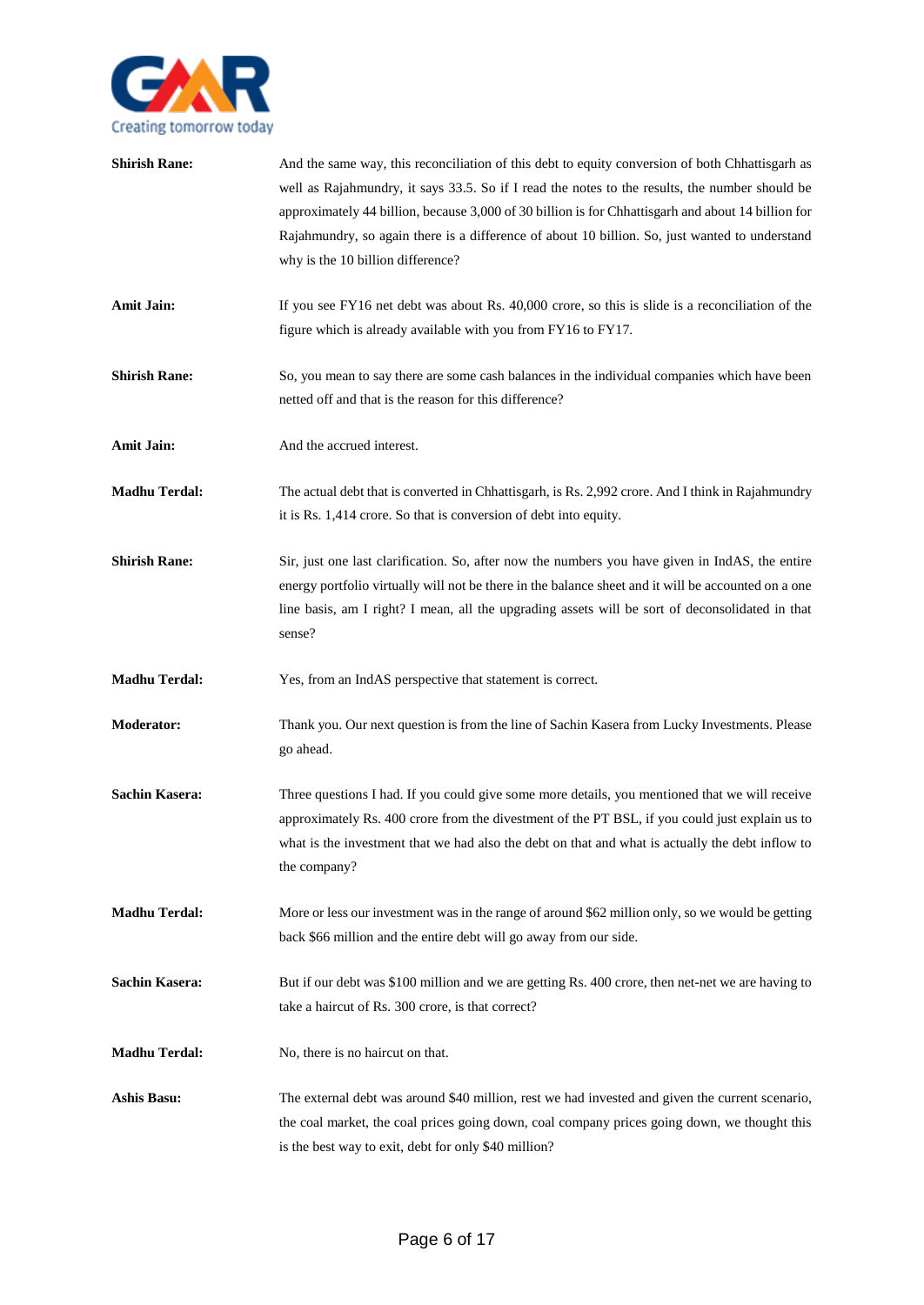

| <b>Madhu Terdal:</b>  | See, after paying off the debt of around \$40 million, so that is say around Rs. 270 crore - Rs.<br>280 crore, we are still left with a surplus of around Rs. 350 crore to Rs. 400 crore that constitutes<br>our equity and the subsequent servicing amount what we have put there.                                                                                                                                                                        |
|-----------------------|------------------------------------------------------------------------------------------------------------------------------------------------------------------------------------------------------------------------------------------------------------------------------------------------------------------------------------------------------------------------------------------------------------------------------------------------------------|
| <b>Sachin Kasera:</b> | So, this is mainly to reduce the corporate level debt at the holdco level?                                                                                                                                                                                                                                                                                                                                                                                 |
| <b>Madhu Terdal:</b>  | That is correct.                                                                                                                                                                                                                                                                                                                                                                                                                                           |
| <b>Sachin Kasera:</b> | Secondly sir, you had shown the number for PT GEMS, I believe that number represents the<br>100% and our share is 30% of that, is that understanding correct?                                                                                                                                                                                                                                                                                              |
| <b>Madhu Terdal:</b>  | You are right. In fact the current market cap of PT GEMS is around \$1.35 million on the<br>Indonesian stock exchange. So, you can say that on a market cap basis also we are above the<br>debt level, our debt level is currently at \$373 million.                                                                                                                                                                                                       |
| <b>Sachin Kasera:</b> | Sure. And any plans to monetize that also sir, or that will continue to hold?                                                                                                                                                                                                                                                                                                                                                                              |
| <b>Madhu Terdal:</b>  | We are watching the trends in the coal industry very carefully and I can only say though we do<br>have our reduction of debt is definitely going to be the major driving force, but having said that<br>the assets were pickup with a strategic purpose of using the imported coal to shore up our<br>operations in India. That strategic importance has lost significance. So I think at a right point of<br>time GMR will be looking towards divestment. |
| <b>Sachin Kasera:</b> | Sir, this net debt of 14889 shows 20% is energy debt, so this basically pertains to the Indonesian<br>mines or is there also some other asset for which the debt has been shown? Because I think most<br>of the large energy assets are now out of the debt figure?                                                                                                                                                                                        |
| <b>Madhu Terdal:</b>  | Indonesian mines, yes you are correct.                                                                                                                                                                                                                                                                                                                                                                                                                     |
| <b>Moderator:</b>     | Thank you. Our next question is from the line of Ashish Shah of IDFC Securities. Please go<br>ahead.                                                                                                                                                                                                                                                                                                                                                       |
| <b>Ashish Shah:</b>   | Sir, this is more the nature of clarification, you said that the EBITDA of about Rs. 3500 crore is<br>sustainable, but I get an impression that till November 2016 we would have taken the EBITDA<br>from the various energy assets, especially Emco, Kamalanga, so to that extent that amount of<br>EBITDA will not really recur, am I right?                                                                                                             |
| Govindarajulu T:      | Only Emco EBITDA on proportionate basis was considered.                                                                                                                                                                                                                                                                                                                                                                                                    |
| <b>Ashish Shah:</b>   | And Kamalanga has not been considered for the entire year?                                                                                                                                                                                                                                                                                                                                                                                                 |
| Govindarajulu T:      | Yes,                                                                                                                                                                                                                                                                                                                                                                                                                                                       |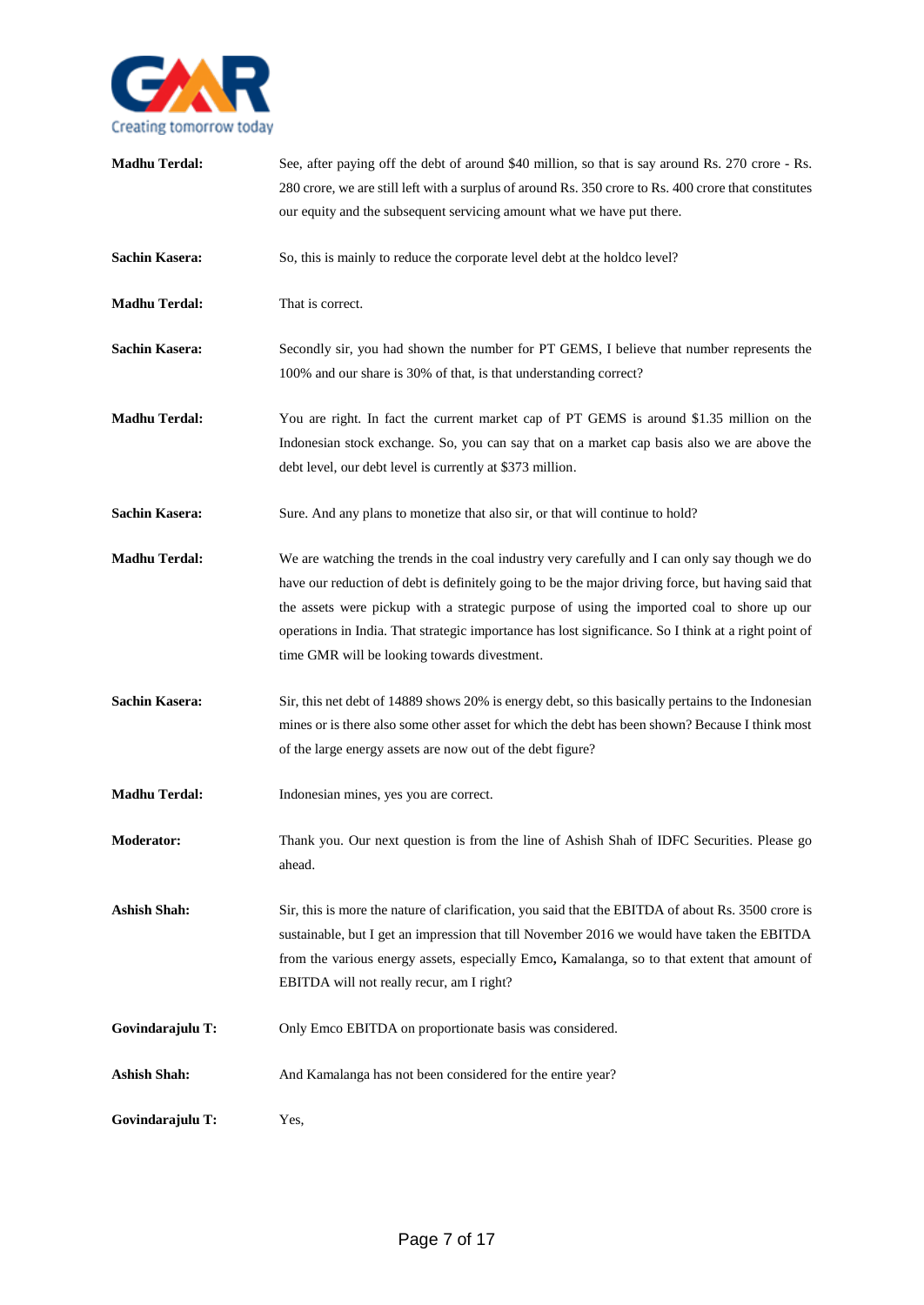

| <b>Ashis Basu:</b>   | Actually, it had a negative impact due to Chhattisgarh EBITDA, etc, which holds the EBITDA<br>down. Now that it is out of the group it would have a positive impact.                                                                                                                                                                                                                                                                                                                                                                                               |
|----------------------|--------------------------------------------------------------------------------------------------------------------------------------------------------------------------------------------------------------------------------------------------------------------------------------------------------------------------------------------------------------------------------------------------------------------------------------------------------------------------------------------------------------------------------------------------------------------|
| <b>Ashish Shah:</b>  | Also, just to get a sense on how the energy assets are doing, if you can give some sense on what<br>is the tariff and the cost at some of these transactions, especially Emco and Kamalanga, I mean<br>we have just have two plants to really talk about.                                                                                                                                                                                                                                                                                                          |
| <b>Parag Parikh:</b> | So, I think Ashish, as far as Emco is concerned, broadly our fixed cost for the year is around<br>about a little over Rs. 2. And as far as Kamalanga is concerned, similarly we are a little over Rs.<br>2 as far as our fixed cost is concerned. Average tariff realization has been similarly about Rs.<br>4.20 and Rs. 3.25 for Emco and Kamalanga respectively.                                                                                                                                                                                                |
| <b>Ashish Shah:</b>  | And after the revisions that we expect in terms of the compensation that we spoke about, where<br>would these tariffs go?                                                                                                                                                                                                                                                                                                                                                                                                                                          |
| <b>Parag Parikh:</b> | So, different implications across a variety of plants, so I think we will have to wait and watch. I<br>think what we have got so far very clearly and positively is as far as the CERC order is concerned<br>on Emco. As far as Kamalanga is concerned, partly it is there partly it is not there. But if I were<br>to give you an immediate impact of a per unit analysis, it will roughly be for Emco in the range<br>of about Rs. 0.25, or an annualized revenue which I think Madhu also mentioned a little earlier<br>of about Rs. 90 crore to Rs. 100 crore. |
| <b>Ashish Shah:</b>  | And Kamalanga is not easily ascertainable at this point?                                                                                                                                                                                                                                                                                                                                                                                                                                                                                                           |
| Parag Parikh:        | Kamalanga, also if I have to give, across PPAs it may have a different impact and if I have to<br>give you only a broad assessment, somewhere it will be in the range of about Rs. 0.25 per unit<br>blended across all the PPAs.                                                                                                                                                                                                                                                                                                                                   |
| <b>Ashis Basu:</b>   | Just to add, there is a major impact of arrear, as you know of coal cost pass through, now that<br>Supreme Court has clarified as a change in law, so Bihar PPA alone in Kamalanga there is Rs.<br>170 crore - Rs. 180 crore outstanding which we would be able to bill once the order comes<br>through. And for Warora there is around Rs. 70 crore - Rs. 80 crore of such outstanding as of<br>March. So, all these are arrears which cash flow will come together.                                                                                              |
| <b>Moderator:</b>    | Thank you. Our next question is from the line of Giriraj Daga from KM Visaria Family Trust.<br>Please go ahead.                                                                                                                                                                                                                                                                                                                                                                                                                                                    |
| Giriraj Daga:        | Sir, just a bit of power plan clarification only. We have signed all PPAs for all the capacity, we<br>do not have any open capacity as of now, right?                                                                                                                                                                                                                                                                                                                                                                                                              |
| <b>Ashis Basu:</b>   | So Kamalanga we have roughly 150 megawatt of gross capacity which is open, which we are in<br>close discussion for a tie-up with a couple of parties. Emco, yes there is hardly anything.                                                                                                                                                                                                                                                                                                                                                                          |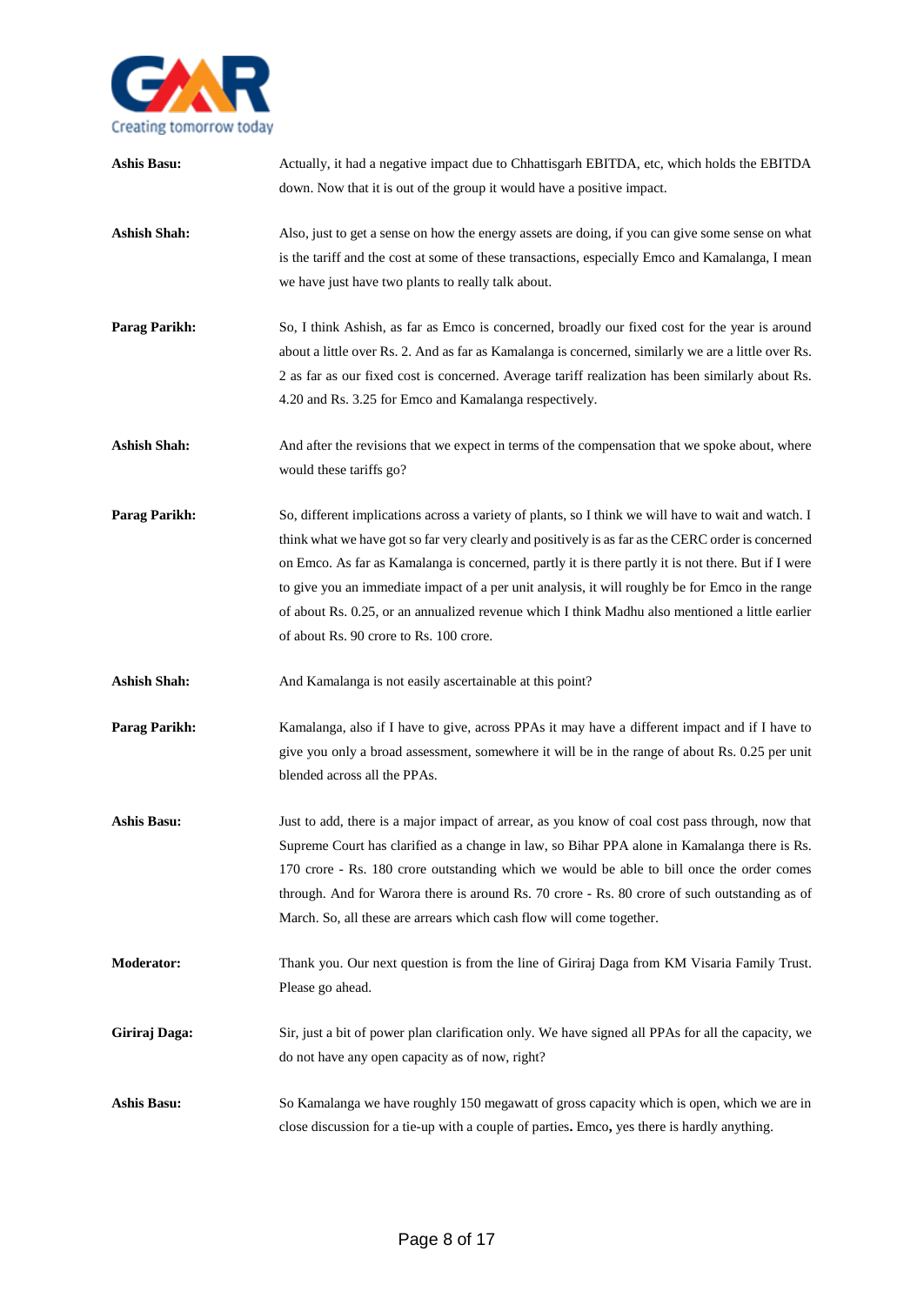

**Giriraj Daga:** Sir, my next question is more like a broader strategy question, like we were talking about the deleveraging & getting our house in order. So to an extent we have been able to do that now. Now the next thing is that what next, what after next three to five years, how we are looking to progress in the business, so which are the areas we will be focusing in terms of our capital allocation going forward? What we will do with our minority stakes like in power, so what is the thought process on that side? Will we consolidate our position there, or will we try to exit at some point of time, maybe a year down the line in these power projects. So what are the thoughts on the capital allocation line?

**Madhu Terdal:** I think that is a very, very broad encompassing question, let me try to make an attempt. While we were focusing on deleveraging all these debts, we never lost sight of the growth also. So, our airports continue to achieve a very, very robust growth. We have improved our revenues very substantially, we have improved our non-aero revenues very substantially, in fact what is not visible is the non-aero revenues. So whether it is duty free to advertisement or cargo, they are continuing to show a very robust growth. And we have added Goa International Airport as a fresh Greenfield airport. And we are continuing to do the capital expansion in Cebu airports.

> Now, that is as far as the growth is concerned. As far as deleveraging is concerned, our efforts will continue to be focused on this area and there are three to four areas where we are going to achieve through this. Number one is, we have targeted to monetize at least about 2,300 acres to 2,500 acres of land in Kakinada. That should give us somewhere between Rs. 700 crore to Rs. 1,000 crore depending on at what price we will finally conclude the deal. Due diligence process of the potential buyers, that is the Hindustan Petroleum and GAIL is on, it may take some time subject to all the necessary approvals. We are continuing the monetization effort in Krishnagiri as well where state government is acquiring the lands in a large way, and we hope to monetize another 600 acres to 700 acres in that area as well. So, I think between these two we should be able to get close to around Rs. 1,500 crore to Rs. 1,600 crore, this is one segment.

> The second is, we are still continuing to focus on the divestment of highways. We are continuing our efforts but we are optimistic of closing these deals sometime during the year. The second impact and the parallel impact of that, it will take away close to around Rs. 3,300 crore of debt from my book apart from the actual equity cash flow. So, I have just mentioned to you the divestment of PT BSL where we should be having net cash inflow of around Rs. 400 crore, that also should reduce our debt. So, you can see that there is a clear visibility in the range of around Rs. 2,000 crore to Rs. 2,500 crore from this. In addition to that, our other opportunities like in IPO in GMR Energy and some strategic investor in different segments, these opportunities will continue to exist. So, I think here afterwards, apart from the monetization and deleveraging, our focus will be now refinancing our existing debt and moving away from the bank finance. We have already achieved it in the airport segment (Delhi Airport) and we are looking forward to the same in some other projects also. And also we will be now focusing on reducing our financial cost, already in the airport we have achieved power vertical, now we are going to focus on that. So, the overall objective is to reduce the financing cost, reduce leverage as much as possible and also to refinance these assets whereby our liquidity management will improve.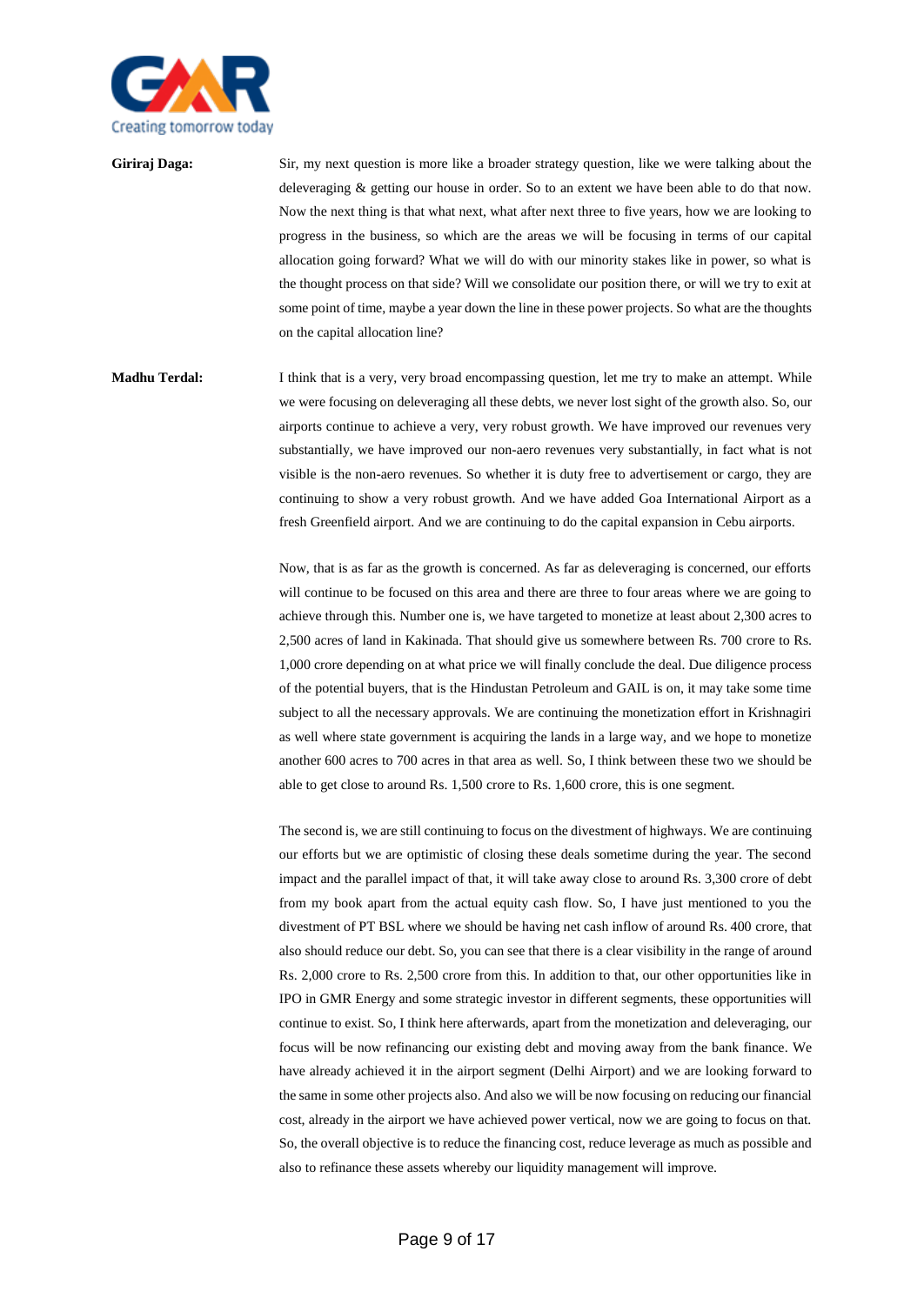

- **Giriraj Daga:** Sir, just a follow-up there. We are only talking about growth in airport, like that will remain only our focus area. And just a second non-core asset, are we targeting any inflow from the land monetization near our Delhi airport of Hyderabad? **Sidharath Kapur:** Yes, let me just touch upon these points. As far as the growth in the airport sector is concerned, our value creation in the airport sector is focused on three broad areas. **Giriraj Daga:** Sir, I understand that we are doing value, my view is they are focusing growth in airport only and not in other segment of the business. **Madhu Terdal:** See, the airport will be the main driving force, but in the other areas, for example two areas we will be achieving some limited growth. In the power vertical on the back of the Tenaga platform, GMR will be looking at growth opportunities in the O&M, in the transmission as well as the distribution segments. And we will also continue to look at the EPC opportunities in railways and other selective areas. So, again, everything growth in the non-airport business will be asset light, very, very low capital requirement where it is there, only those areas will be there. Plus, we may be looking at some select opportunities in the renewable segment as well. Giriraj Daga: And any monetization plan of land near Delhi and Hyderabad? **Sidharath Kapur:** Yes, so we continue to be focused on monetization of land both at Delhi and Hyderabad. In Delhi, as the announcement has already been made for 23 acres of leasing to Bharti reality for large format retail, it will be one of the largest malls in India which will come up on the airport land between the hotels and the highway in Delhi. This year we have already started the process for another six to seven acres and we expect that over the next one to two years we should be doing another 25 to 30 acres in Delhi. And in Hyderabad we continue to be focused on building value by monetizing further land, Amazon has come up and we are looking at few more deals of this kind. So, the quantum of land in Hyderabad is much larger, though the value is significantly lower than Delhi. So, the focus definitely primarily continues to be Delhi Airport and we will keep the traction alive as far as monetization of land is concerned. **Moderator:** Thank you. Our next question is from the line of Yash Agarwal of Quest Wealth. Please go ahead. **Yash Agarwal:** So, this Delhi land deal, so how much income will we get for 23 acres over here?
- **Sidharath Kapur:** So, the deal is structured slightly differently, there is a minimum guaranteed amount, but it is a revenue share based transaction. Effectively, there is a revenue share which will come in every year and that will keep on increasing. Typically, retail and malls, the structure is more on revenue share basis rather than a pure rental.
- **Yash Agarwal:** Okay. So is there any sort of NPV that you guys have kept in mind for later?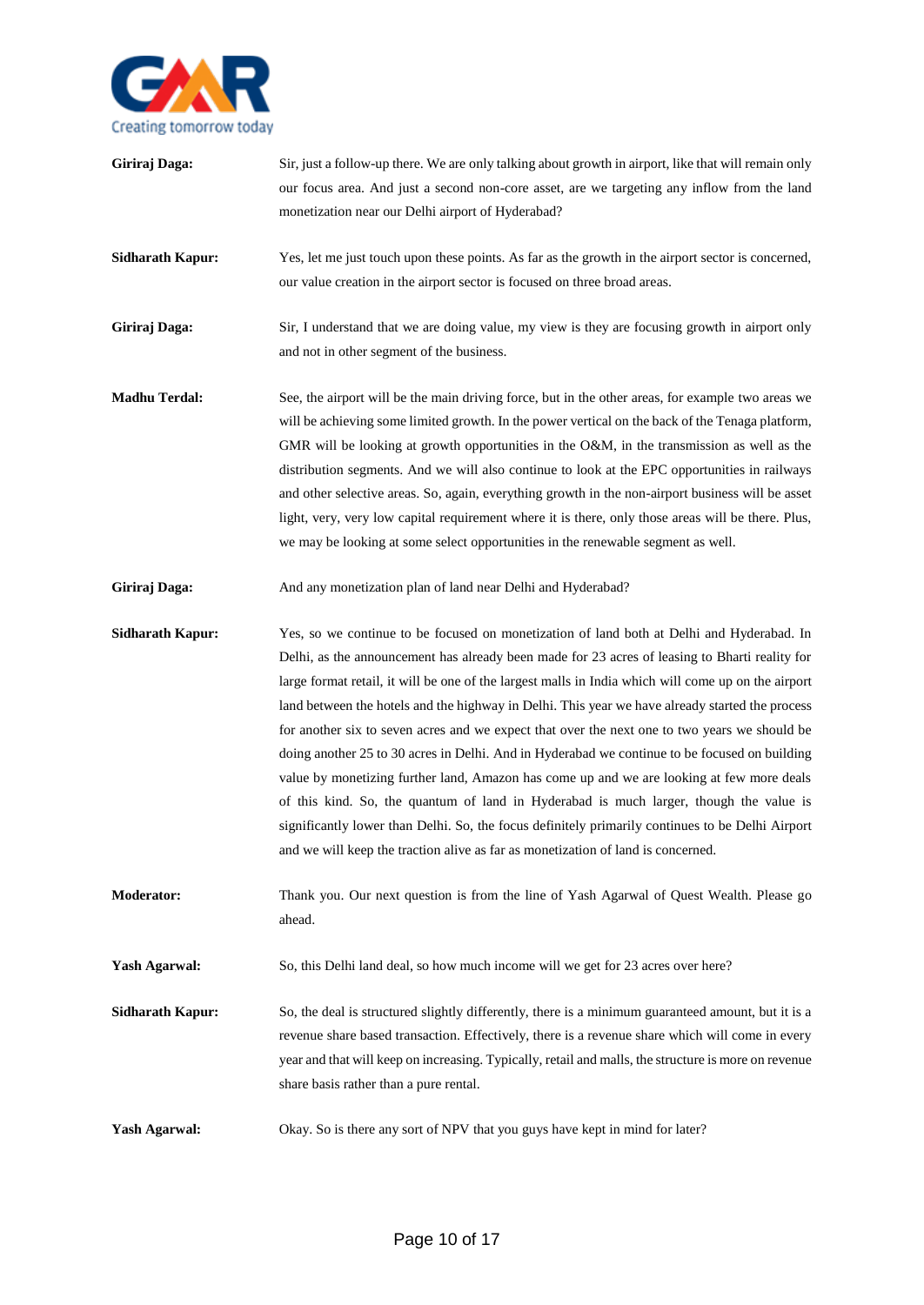

| <b>Sidharath Kapur:</b> | See, NPV will depend on what the growth of revenue is. Our assessment is that it is anywhere<br>about Rs. 60 crore to Rs. 70 crore per acre of NPV on a base case.                                                                                                                                                                                                                                                                    |
|-------------------------|---------------------------------------------------------------------------------------------------------------------------------------------------------------------------------------------------------------------------------------------------------------------------------------------------------------------------------------------------------------------------------------------------------------------------------------|
| <b>Yash Agarwal:</b>    | And how much acre is left in Delhi after this?                                                                                                                                                                                                                                                                                                                                                                                        |
| <b>Sidharath Kapur:</b> | We have already done 45 plus this 23, so another 162 acres is still left.                                                                                                                                                                                                                                                                                                                                                             |
| <b>Yash Agarwal:</b>    | And sir for this SEZ, the HPCL deal, that is 2500 acres, is it?                                                                                                                                                                                                                                                                                                                                                                       |
| <b>Madhu Terdal:</b>    | Approximately around 2,000 acres. And also, the land for housing and etc there is another 200<br>acres. Also, lots of ancillary industry already started approaching us, which may take another<br>1,000 acres.                                                                                                                                                                                                                       |
| <b>Yash Agarwal:</b>    | So, how much would be left after that?                                                                                                                                                                                                                                                                                                                                                                                                |
| <b>Madhu Terdal:</b>    | We have close to around 10,500 acres of land there.                                                                                                                                                                                                                                                                                                                                                                                   |
| <b>Management:</b>      | Minus around this 3,500 so balance about 7,000 acres will be there.                                                                                                                                                                                                                                                                                                                                                                   |
| <b>Yash Agarwal:</b>    | So, 7,000 acres is left?                                                                                                                                                                                                                                                                                                                                                                                                              |
| <b>Madhu Terdal:</b>    | Yes.                                                                                                                                                                                                                                                                                                                                                                                                                                  |
| <b>Yash Agarwal:</b>    | And sir issue of this compensatory tariff, this one-time income of about Rs. 595 crore odd from<br>Kamalanga and Warora, so is this order passed yet or you are hoping for it to be passed?                                                                                                                                                                                                                                           |
| <b>Ashis Basu:</b>      | Whatever is reflected in accounts is after passing of orders, there are significant amounts on<br>which orders are awaited that we have not taken in accounts and it will come in the accounts<br>next year. As I said, coal cost pass through impact between these two companies is another Rs.<br>250 crore, then there are change in attendant recovery, which is another significant number, all<br>these will come in this year. |
| <b>Yash Agarwal:</b>    | So, what I am trying to understand this Rs. 600 crore, will it accrue to us or will it be used to<br>reduce the corporate debt, the Rs. 600 crore that is one-time income that will come in your<br>company?                                                                                                                                                                                                                          |
| <b>Ashis Basu:</b>      | I think that would be used to bring down the SPV debt servicing and bringing down SPV debt.                                                                                                                                                                                                                                                                                                                                           |
| <b>Moderator:</b>       | Thank you. Our next question is from the line of Vipul Shah from Sumangal Investments. Please<br>go ahead.                                                                                                                                                                                                                                                                                                                            |
| <b>Vipul Shah:</b>      | Sir, would you repeat how this debt reduction has been achieved? Rs. 10,000 crore has gone<br>only due to IndAS adjustment and only Rs. 7,000 crore to Rs. 8,000 crore is the actual reduction.<br>So, have I understood correctly sir?                                                                                                                                                                                               |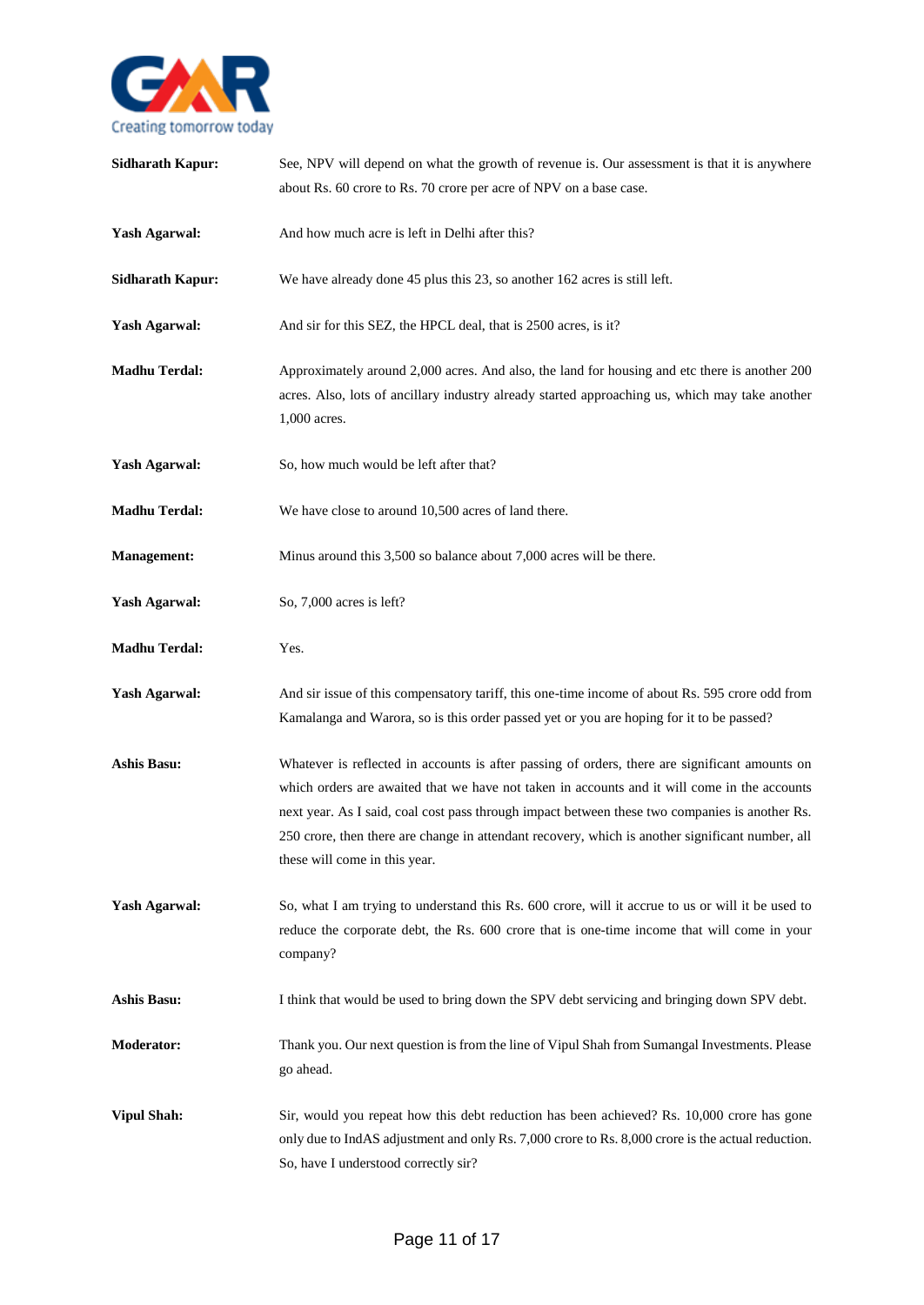

**Madhu Terdal:** Let me tell you, about Rs. 4,500 crore due to the actual inflow and reduction because of the Tenaga infusion of Rs. 2,000 crore and Male settlement, that is Rs. 4,500 crore. Another Rs. 4,400 crore is because of the conversion of debt into equity, there is no IndAS or nothing, it is straight, lenders have converted Rs. 4,400 crore debt in to equity.

**Vipul Shah:** So, that is Rs. 9,000 crore right?

- **Madhu Terdal:** That is Rs. 9,000 crore. And because of that both these assets, i.e. Chhattisgarh as well as Rajahmundry are moving away from our debt, GMR Rajahmundry as well as Chhattisgarh have moved out of our balance sheet and that effect is to the extent of Rs. 8,200 crore. Only the balance is only because of the IndAS, because now the entire energy portfolio is being seen as a participative management, but we will continue to be in management control, we are continuing to operate both the power plants and we are focused on improving the profitability there. But from an IndAS perspective, that is not included in the consolidated debt.
- **Vipul Shah:** And another question on airport vertical, both Hyderabad and Delhi we are reaching almost close to capacity or we will reach within one to two years. So, what will be the growth drivers there?
- **Sidharath Kapur:** Okay. So, yes the sector is growing exceedingly fast and you are seeing growth in passenger numbers coming. And looking at the initiatives of the government, the aviation policy, regional connectivity etc, we expect that the growth of traffic in the sector will continue at least over the next three to five years. And typically analysts are exceedingly positive about this sector as far as India is concerned. Now keeping this in mind, yes you are right that we have reached capacities in Hyderabad and Delhi, so our approach is of course to go for an expansion, both in Delhi and Hyderabad. The expansion in Delhi is on terminal as well as on the air side, to make air side improvements. And in Hyderabad it is more on the terminal side. Apart from that, what we are doing is, you may have seen that in Hyderabad of course we have crossed the rated capacity and still we are able to operate efficiently, keeping in mind performance standards. So, we have a continuous focus on process improvement to ensure that we are able to operate even beyond the rated capacities by process improvements. So that has been one initiative which we have taken which are ensuring that you can derive greater value from the existing assets. In both these assets there is an expansion plan, in Delhi the master plan has been approved by the government, the revision in the master plan, and that envisages a CAPEX of around Rs. 5,000 crore to Rs. 6,000 crore over the next four to five years. In Hyderabad we have a CAPEX plan of about Rs. 2,400 crore over the next three years. And in respect of financing both of them, both the airports have got adequate cash with them to meet a very large part of the total project cost, in fact more than the minimum equity requirement. And whatever balance requirement will be by raising further debt at both Delhi and Hyderabad. And as Madhu mentioned earlier, our focus has been to look at the bond structure in our airport assets in Delhi. Delhi is probably the only infrastructure asset in India which is completely funded from long-term overseas dollar debt and there is no bank debt in it. And we do not envisage any further infusion of equity into both these assets.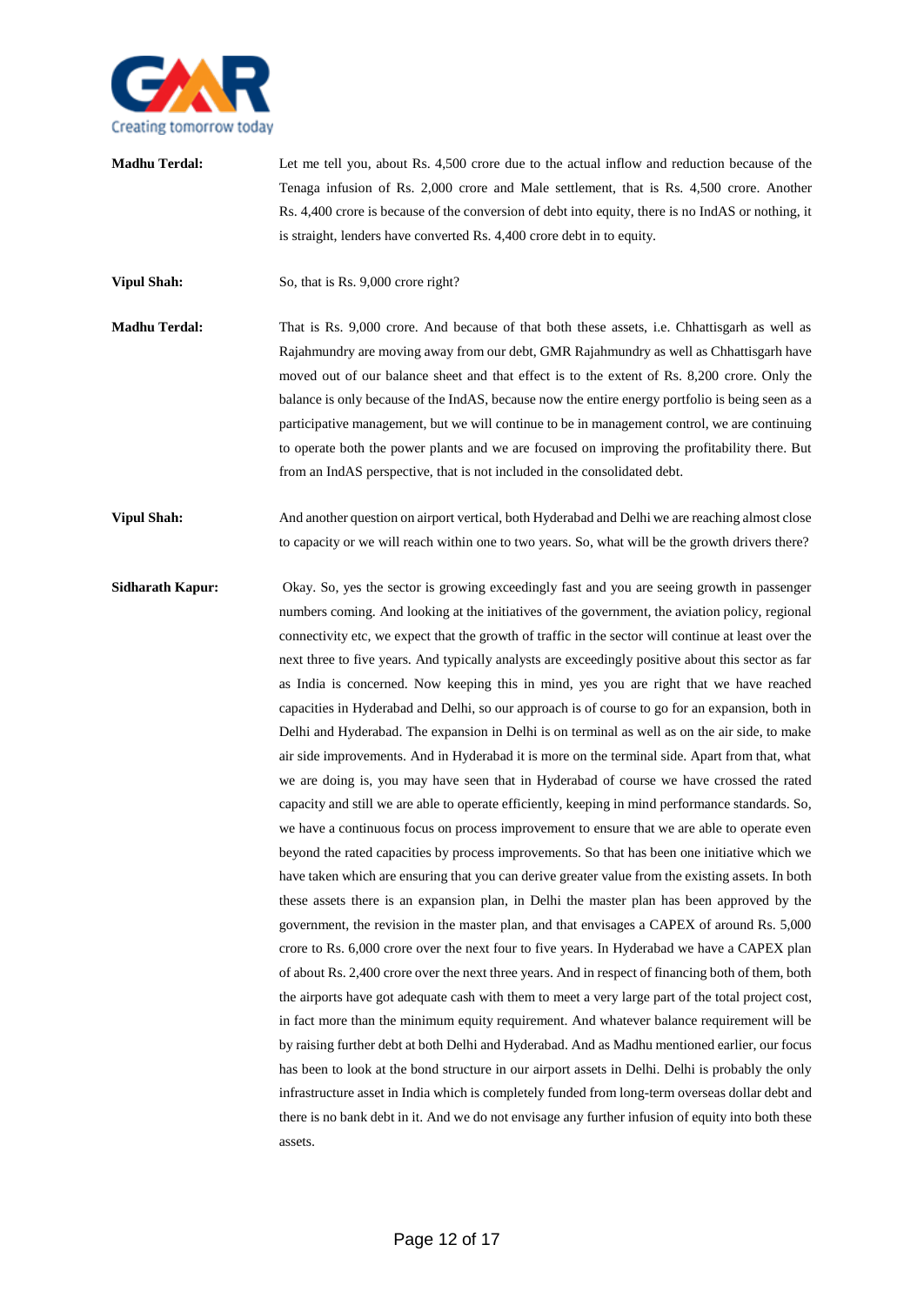

| <b>Vipul Shah:</b>      | But then after the CAPEX what will be the passenger capacity at Delhi and Hyderabad after the<br>entire CAPEX program is complete?                                                                                                                                                                                                                                                                                                                                                                                                                                                                             |
|-------------------------|----------------------------------------------------------------------------------------------------------------------------------------------------------------------------------------------------------------------------------------------------------------------------------------------------------------------------------------------------------------------------------------------------------------------------------------------------------------------------------------------------------------------------------------------------------------------------------------------------------------|
| <b>Sidharath Kapur:</b> | So, the capacity in Hyderabad is envisaged to take it up to 20 million and in Delhi it is envisaged<br>to take it up to 80 million in the next phase.                                                                                                                                                                                                                                                                                                                                                                                                                                                          |
| Moderator:              | Thank you. Our next question is from the line of Neerav Shah from Geecee Investments. Please<br>go ahead.                                                                                                                                                                                                                                                                                                                                                                                                                                                                                                      |
| <b>Neerav Shah:</b>     | Sir, looking at Hyderabad airport numbers, so we have seen a sharp increase in aero revenues<br>because of we being allowed to collect UDF from November 2015. Other than that there is no<br>one off in the numbers, all the numbers till the EBITDA level are recurring.                                                                                                                                                                                                                                                                                                                                     |
| <b>Sidharath Kapur:</b> | Yes, I think Hyderabad is fairly straight forward. There are a few one-off numbers, there is a<br>foreign exchange gain of Rs. 40 crore and there is of course some mutual funds interest income<br>because of the surplus cash lying with them. And apart from that, yes there is no major one-off<br>item as far as Hyderabad is concerned.                                                                                                                                                                                                                                                                  |
| <b>Neerav Shah:</b>     | But these Forex, that will be part of other income, I am talking about the Rs. 802 crore of<br>EBITDA, so that is recurring number, I mean it will grow in line with the passenger and cargo<br>growth?                                                                                                                                                                                                                                                                                                                                                                                                        |
| <b>Sidharath Kapur:</b> | Yes. So, it will grow in line means of course here the second control period tariff determination<br>is pending with the regulators and it will of course be dependent on the outcome of that. We<br>hope that there will be a positive outcome as far as the second control period tariff determination<br>is concerned. But just to flag that, yes this number definitely will grow in line with the growth<br>of aeronautical revenues and also will grow in line with the focus on non-aero revenues. And it<br>can also grow disproportionately higher because of further land monetization in Hyderabad. |
| <b>Neerav Shah:</b>     | So, even the second control period tariff, this impacts Hyderabad airport as well because it<br>impacts significantly the Delhi airport revenues.                                                                                                                                                                                                                                                                                                                                                                                                                                                              |
| <b>Sidharath Kapur:</b> | Delhi and Hyderabad it is currently pending for the period starting from 1st April 2016 and we<br>do expect that this may not change the tariff numbers which are currently charging significantly.                                                                                                                                                                                                                                                                                                                                                                                                            |
| <b>Neerav Shah:</b>     | And sir for Delhi, can you just throw some light on what is the status of the tariff revision? And<br>secondly, assuming that after approval for a higher ROE does not come through till that time,<br>what can be the normalized because we have been collecting a higher amount for some years<br>now on Delhi airport, so what can be the normalized revenue assuming ROE stays at 16% and<br>at 24% of our target ROE which you have been asking for then how will the adjust be?                                                                                                                          |
| <b>Sidharath Kapur:</b> | No, so I think it is an issue of ROI I think, there are multiple complex lag factors which are<br>interplaying into the calculation of tariffs for Delhi and currently there are quite a number of<br>significant issues which are pending in appellate authority and there is a stay by the Delhi High                                                                                                                                                                                                                                                                                                        |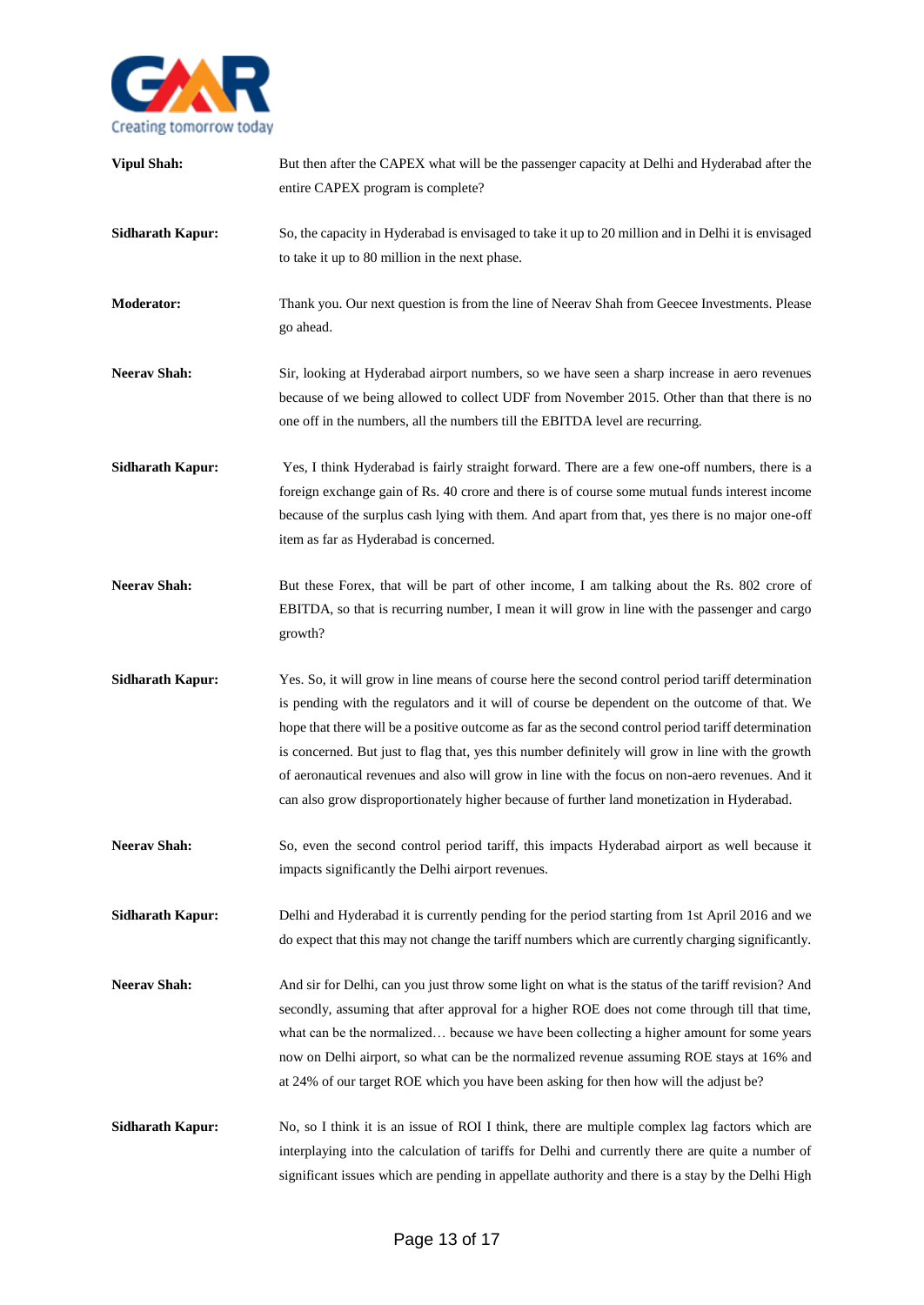

Court which is applicable on any downward revision by the regulator till the time the issues are decided by the appellate authority and we do expect positive resolution on many of these issues from the appellate authority though has been a significant delay. Having said that I think at this point of time since the issues are all pending in the appellate it may not be appropriate for us to give a forward-looking statement in terms of what can be the normalized EBITDA because it will depend on the outcome from the appellate and what we expect as an outcome from the appellate can lead to significant recalculation of the charges from the regulator and that can shift the normalized EBITDA significantly.

- **Moderator:** Thank you. Our next question is from the line of Amit Goela of Rare Enterprises. Please go ahead.
- **Amit Goela:** Sir, just one question on your consolidated numbers you put the interest charges for the current year. So, where do you see this headed sir going forward like?
- Govindarajulu T: Going forward there will be substantial reduction.
- **Amit Goela:** See, interest charges for the current year are Rs. 3,900 crore. So, with post the entire debt restructuring and all that, where do you see this headed, sir?
- Govindarajulu T: Yeah, in the consolidated level as we have mentioned debt will be around Rs. 20,000 crore, on that Rs. 20,000 we have to pay interest on the average of 12% so may be Rs. 2,400 will be the gross interest level for all the companies which goes into the consolidation. Current year interest is slightly more because for eight months we have taken the energy operations for the consolidation.
- **Amit Goela:** Okay. And sir, where the debt deconsolidation has happened because of IndAS the response, is there like the responsibility for the debt still lies with the GMR group or is it like now independent debt or is there some, how does that debt work now sir?
- **Madhu Terdal:** Basically two effects have happened. There is an effect of Rs. 11,800 crore which is on account of IndAS that is deconsolidation of GMR Energy Ltd and its subsidiaries. Also there is deconsolidation effect to the extent of Rs. 8,200 where GMR Rajahmundry as well as Chhattisgarh have been deconsolidated. While we will continue to be responsible for the debt of GMR Energy Ltd, but as you know GMR's stake in the energy business is now 52% and 30% is of Tenaga and 18% is our other shareholders like Temasek and IDFC. So, you may say that while the group will continue to responsible, from an equity shareholder's perspective, I think GMR has got only 52% share in this.
- **Ashis Basu:** And these loans are in project SPVs and SPVs (Kamalanga, Warora) have the capabilities to handle. Then there is their holding company where GMR is 52% shareholder.
- **Madhu Terdal:** And these are all non-recourse financing so I think we should see it in that light.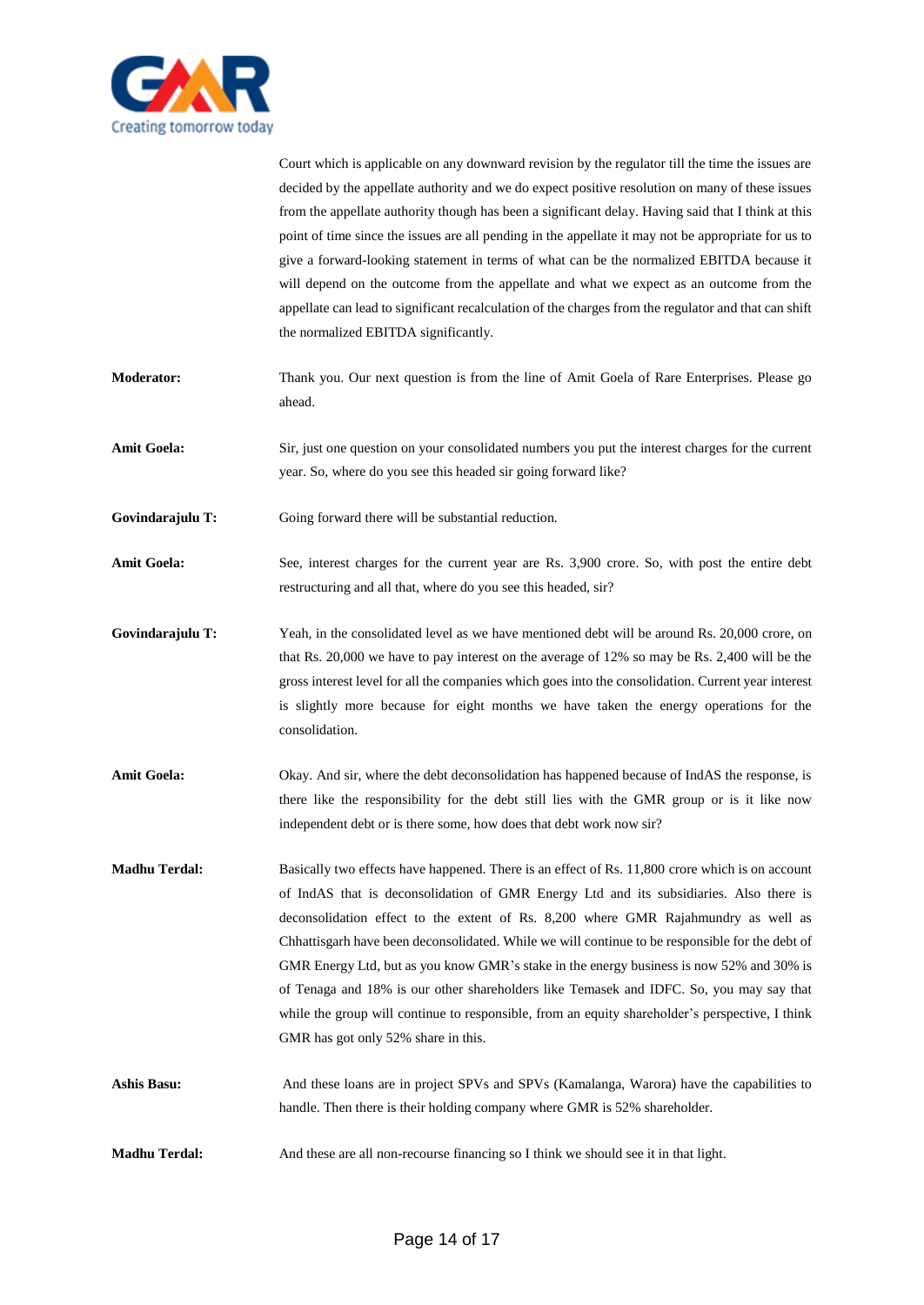

| <b>Amit Goela:</b>      | Okay, sir. And sir, in the consolidated profit and loss which you will be publishing at the end of<br>the year so the results of the deconsolidated entities will come as a single line entry in the profit<br>and loss statement. As minority interest?                                                                                                                 |
|-------------------------|--------------------------------------------------------------------------------------------------------------------------------------------------------------------------------------------------------------------------------------------------------------------------------------------------------------------------------------------------------------------------|
| Govindarajulu T:        | Yes.                                                                                                                                                                                                                                                                                                                                                                     |
| <b>Moderator:</b>       | Thank you. Our next question is a follow-up from the line of Sachin Kasera of Lucky<br>Investments. Please go ahead.                                                                                                                                                                                                                                                     |
| <b>Sachin Kasera:</b>   | You mentioned regarding the JV in Airport being very profitable. So, I was just referring to your<br>Presentation. The consolidated performance of Airport that you have put in, on slide number<br>nine, does it include the performance of the various JVs at the Airports or that is over and above<br>this? And if yes, then what are the separate numbers for them? |
| <b>Madhu Terdal:</b>    | No, it does not include the performance of the JV, we can I think give you the numbers separately<br>because it covers various joint ventures across both Hyderabad and Delhi, we can offline take it<br>and give it to you.                                                                                                                                             |
| <b>Sachin Kasera:</b>   | Sure, sir. My second question was sir, regarding this mention of Rs. 800 crore to Rs. 1,000 crore<br>monetizing Kakinada. So, this only regarding the 2,300 acres that we have signed for HPCL or<br>this is including the housing as well as 2,000 acres that may give to the ancillaries?                                                                              |
| Mohanrao M:             | Yeah, this is first of all the MoU between the HPCL and GAIL and the Government of<br>Telangana, so stopped the petrochemical complex, Because of that JV between these two they<br>will enter a MoU with us for 200 acres for the housing complex.                                                                                                                      |
| <b>Sachin Kasera:</b>   | Okay. So, my question is this Rs. 800 crore to Rs. 1000 crore represents monetization of 2,300<br>acres to 2,500 acres or it represents monetization of 4,500 acres.                                                                                                                                                                                                     |
| <b>Mohanrao M:</b>      | No, that is monetization of only 2,000 acres.                                                                                                                                                                                                                                                                                                                            |
| <b>Sachin Kasera:</b>   | Yeah, sir, my second question is regarding Cebu Airport is that also part one of the assets you<br>would look to monetize in looking to reduce the debt or that is part of the strategic long-term<br>asset that we plan to hold.                                                                                                                                        |
| <b>Sidharath Kapur:</b> | No, we do not have any plan to divest.                                                                                                                                                                                                                                                                                                                                   |
| <b>Sachin Kasera:</b>   | Sure. Sir, next question is regarding Goa. What is the type of economics you are looking in Goa,<br>how the equity will be funded and there is already existing Airport in Goa, so we will compete<br>with them or it will be closed down and this will become the only Airport in Goa?                                                                                  |
| <b>Sidharath Kapur:</b> | So, this project will take three years for construction and the entire debt has been fully tied up<br>which also reflects the very strong economics of this project, equity requirement is about Rs.<br>530 crore which is 100% owned by us and we have adequate funds at GMR Airports which is                                                                          |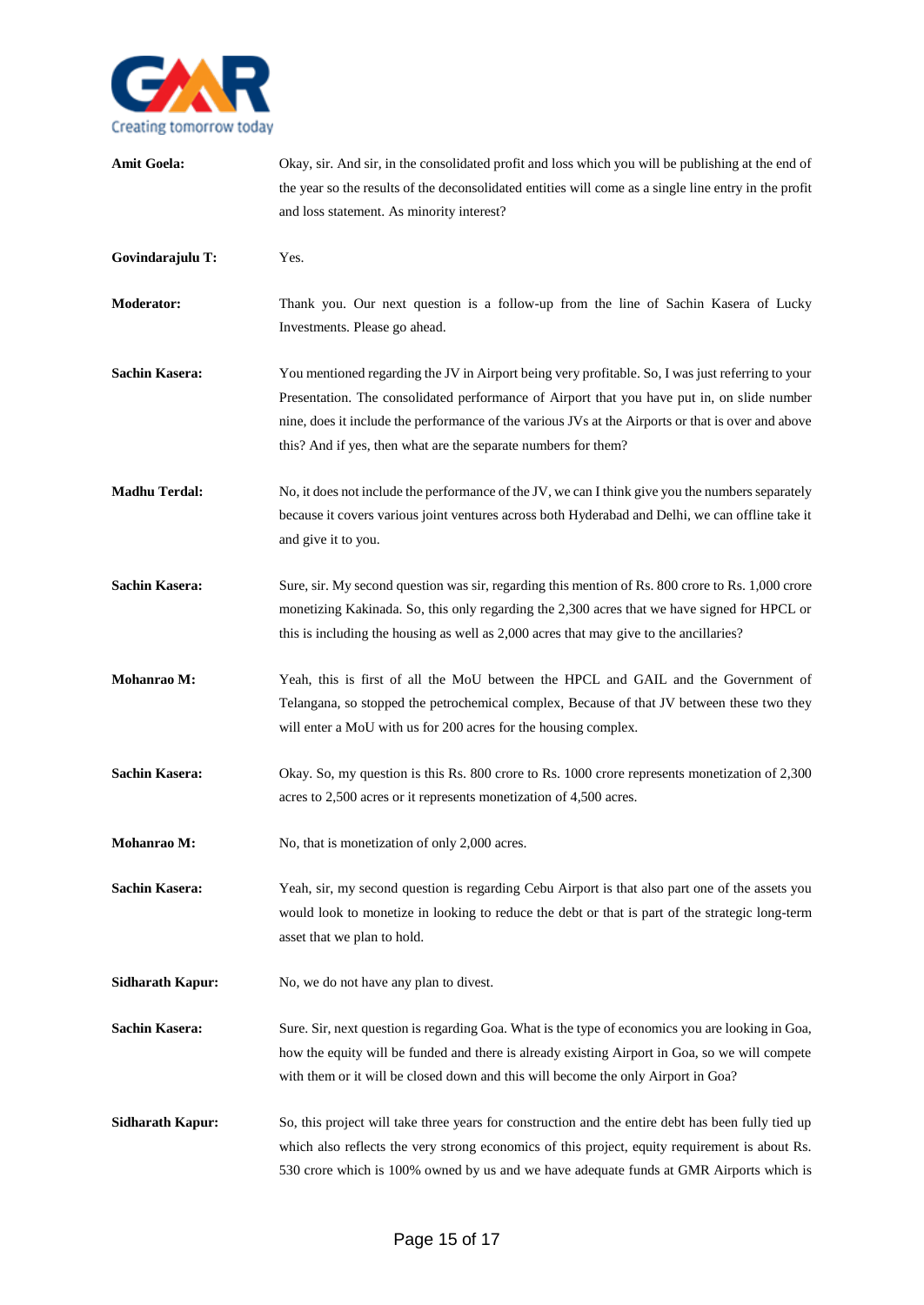

the holding company to meet this equity requirement. And there is a complete ability to take care of this equity requirement. The project economics are excellent, the current airport is Naval Airport and it is a constrained Airport. There are various operational challenges in the existing Airport that is the reason why Government of Goa wanted to fast track the new Airport. this Airport of course, once it comes we expect that a significant amount of traffic will shift to this Airport in an accelerated manner and that Airport of course will whether it continues or not and what will happen to it will be decided by the Government of India, Airport authority, the navy because there are significant defense plan in that region. So, we are not very sure how they want to handle this Airport going ahead but all we know is that there are significant defense plans in that area. So, it is very possible that the Navy may want to take it back.

- **Sachin Kasera:** I am saying, the various terms and conditions that we have got for Goa are similar to the Hyderabad Airport in terms of what we can charge and how much has to be subsidized and what is the revenue share or is it different?
- **Sidharath Kapur:** Each project has got certain unique conditions. This airport of course is of course on hybrid till basis like all Airports in India are based on the policy. There is a real estate component of 232 acres which we have the ability to monetize. The traffic is growing exceedingly fast, the domestic traffic grew at 40% in Goa for FY 2017 and Goa is as you are aware I am sure, Goa is a premier tourism destination. And even if you go in off season, it is very difficult now a days to get hotel. The other conditions of course, the revenue share is different, we have to pay 37% revenue share in Goa which we have bid for and this revenue share is payable from the fifth year from the start of the concession.
- **Sachin Kasera:** Sure. Sir, what is the current passenger traffic in Goa, you mentioned as 40%, what is the absolute number?
- **Sidharath Kapur:** Current passenger traffic in Goa is about 7 million for the year FY 2017, for the year ended FY 2017 and as I mentioned the domestic traffic is growing at almost 40%.
- **Sachin Kasera:** And we are putting capacity of 14 million, right sir?

**Sidharath Kapur:** No, we are building the Airport in phases. So, we will of course take a call as we progress and we are looking at a modular construction, we are starting with seven and we will of course take a decision closer to on an interim basis we will take a view as to whether that should be enhanced or not depending on how the traffic grows.

**Sachin Kasera:** Yeah, because since you get the traffic already is at seven and most of it should move there and growing at 15% - 20%. So, maybe you have to look at higher capacity there.

> Sir, my last question is regarding how we are looking on the Airport side in terms of either going for an IPO at an individual asset level or being a strategic investor at the GMR Airport level? And secondly, I believe there are certain investors at the GMR Airport itself. So what is from